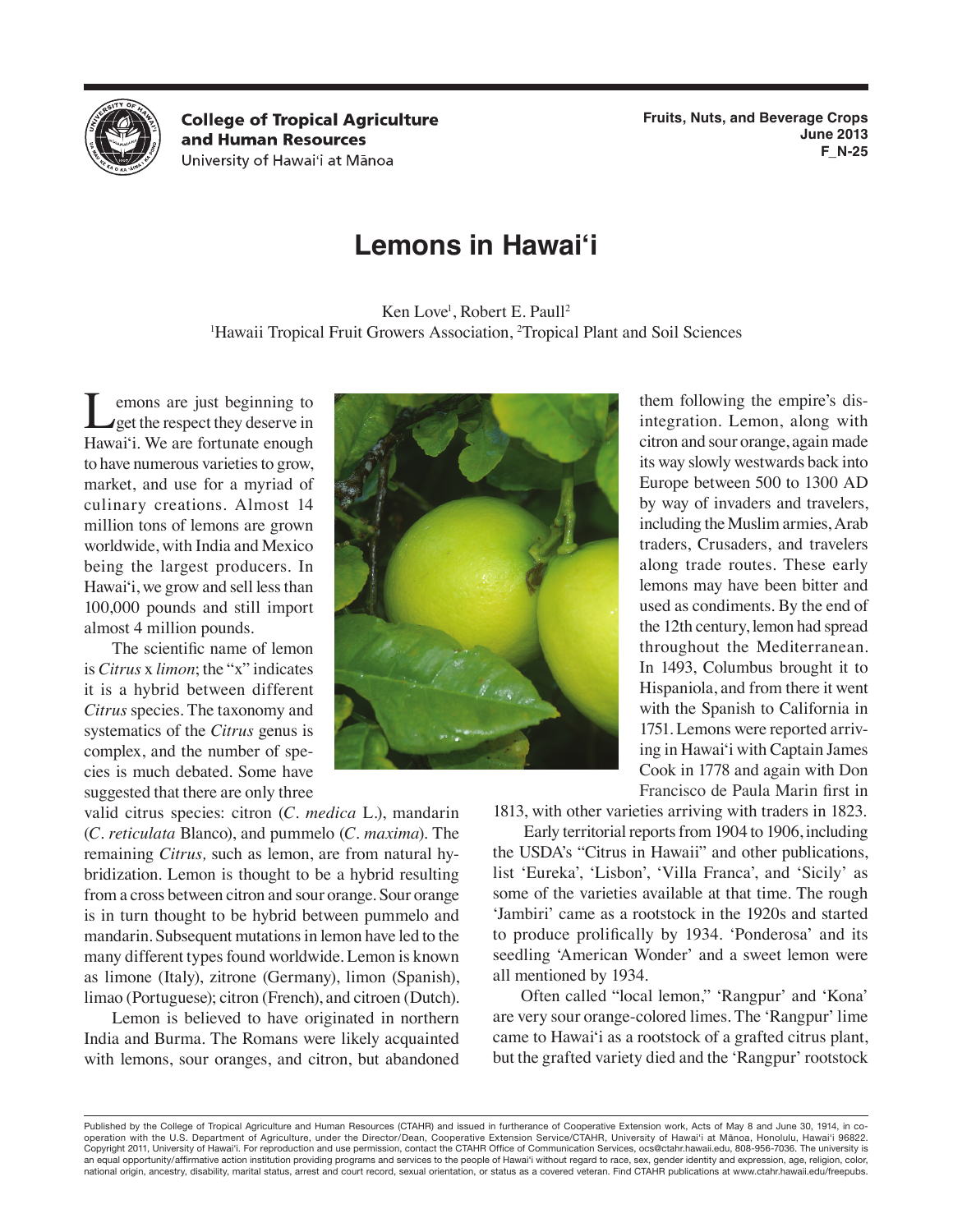proliferated. Over the next 175 years these 'Rangpur' trees evolved into a lime with a puffy orange skin and very thorny branches also known as 'Rangpur'. Its offshoot, with tighter skin and very few thorns, is called the 'Kona' lime. These are in a group called Mandarin Limes.

There is also a tropical subgenus of citrus called Papedas, some of which also came to Hawai'i as rootstocks and now produce fruit here. 'Ichang Papeda' is often mistakenly called or sold as 'Japanese Yuzu'. 'Yuzu', however, is another variety this subgenus, along with 'Suidachi', 'Yuko', 'Kabosu', 'Khasi', 'Melanesian', 'Kalpi', and the popular 'Kaffir' lime.

## **Culinary and Other Uses**

The histories of lemons and cooking have been intertwined since the beginning of recorded history. Recipes from ancient Greece, China, Persia, and India show the fruit was in demand, although it was not widely cultivated. Originally used both in sweets, with copious amounts of sugar, and in savories, the fruit began to be used by early cooks in a number of other popular dishes. It was added to couscous, dried and used in soups and stews, and later in history, made into alcoholic drinks like lemoncillo. Lemon and lime pickles have been popular in India for more than a thousand years. Oil from lemon peel is used in many products, from aromatherapy oils to furniture polish. Other uses include mouthwash, disinfectant, and, mixed with water, heartburn relief. The Romans used it as an insect repellent and to freshen clothes.

## **Cultivars and Varieties Found in Hawai'i**

There are hundreds of lemon varieties around the world; however, many have not made their way to Hawai'i. The most common lemons found in the Island are the following:

## **'Kalpi' (***Citrus* **x** *webberii***)**

'Kalpi' is one of the most common lemons in Hawai'i. It is a natural hybrid found in the Philippines that is presumed to have arrived with Filipino immigrants. The name comes from the Bicol region of southern Luzon. These trees are found all over the state and are very prolific. They are often confused with small Italian lemons, very recent imports, and the larger rough-skinned 'Jambiri' lemon. 'Kalpi' is sometimes called Malayan lemon.



## **'Meyer' (***Citrus* **x** *meyeri***)**

Frank N. Meyer, who was sent to China by the USDA's David Fairchild, first found this lemon on a fruit-hunting trip. Of the more than 2,500 species of plants Meyer introduced into the U.S., this is the only plant that bears his name. This lemon has dramatically increased in popularity over the past 20 years, in part due to Alice Waters and Martha Stewart featuring them in their cooking and shows. Meyer lemon produces very well in warmer climates like Hawai'i when other lemons may struggle with the heat. The improved 'Meyer' lemon is a selection that was found in the 1950s and released in 1975 as an improved version that is resistant to *Citrus Tristeza Virus*. Ever increasing in popularity, 'Meyer' lemon is sometimes referred to as the sweetheart citrus.

## **'Sweet Lemon' (***C.* **x** *limetta***)**

Called sweet lemons or, to a lesser extent, sweet limes, these fruit are found in some areas in Hawai'i. "Sweet" is somewhat of a misnomer, as the fruit is generally insipid, with only a very slight taste. A number of varieties were introduced from India and later Brazil and Mexico, but they never achieved any commercial value. The fruit is not without fans, though, and there are a few named cultivars.

## **'Jambiri' (***Citrus* **x** *jambhiri***)**

The rough-skinned lemon, originally from North East India, was commonly used as a rootstock for citrus coming to Hawai'i. Those grafts died off and the tree became a popular backyard tree. Recent molecular markers studies showed that it is a cross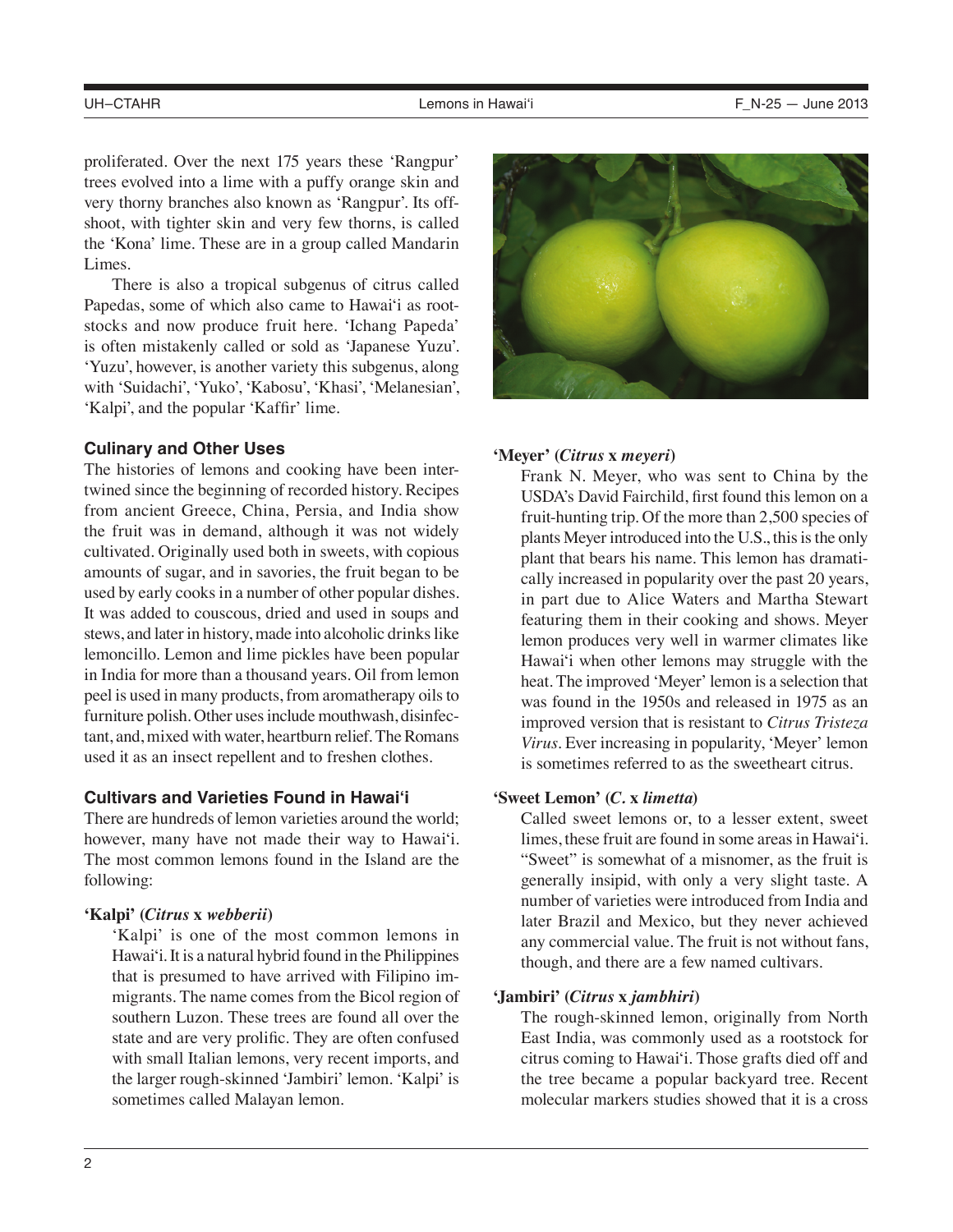

between mandarin and citron. The tree is somewhat resistant to a host of pathogens and extremely resistant to leaf spot but sensitive to *Phytophthora* and waterlogged roots. It is tolerant to both cold and the hot Hawai'i climate. It's unclear if the fruit arrived in Hawai'i with Don Francisco de Paula Marin in the early 1800s or later with the first Portuguese immigrants. The Spaniards are credited with bringing the fruit to Florida and the New World. There are a number of named cultivars, such as 'Estes', 'Milam', 'McKillop', 'Nelspruit 15', and 'Lockyer', although it's not known if these are in Hawai'i. About 98% of the seeds planted are true to type, and the tree is fast growing and early maturing. Some texts list the 'Volkamer' or '*volckameriana'* lemon as being a type of 'Jambiri'. 'Rangpur' and 'Kona' lime are also given the name 'Jambiri' at times.

# **'Ponderosa' (***Citrus* **x** *limon***)**

'Ponderosa' and its protégé 'American Wonder' are among the most popular lemons grown in Hawai'i. Elsewhere it is considered an ornamental because of the thick foliage and very large "showy" fruit. It came from a seedling grown in 1887 by George Bowman in Hagerstown, Maryland. It appeared in many nursery catalogs in the early 1900s. Sometimes classed as a citron hybrid, 'Ponderosa' fruit are large. They have been confused with pummelo at some of Hawai'i's farmers' markets, although with one taste, it is obvious that it is a lemon. There are some commercial plantings, and the tree is often used as a rootstock for other lemons.

## **'Eureka' (***Citrus* **x** *limon***)**

The first 'Eureka' originated from seed in 1858 in Los Angeles and was propagated in 1877 by Thomas Garey, who called it 'Garey's Eureka'. Popularity rapidly increased, in part due to the tree's being virtually thornless. The University of California lists 14 types of 'Eureka' lemons based on origin. Hawai'i seems to have a few of these 'Eureka' types, including 'Old Line', 'Frost Nucellar', 'Allen-Newman', and the variegated pink-fleshed 'Eureka'. The pink came from a shoot from a regular 'Eureka' prior to 1931 when budwood was distributed. 'Pink Lemonade Eureka' has become very popular in Hawai'i over the past 20 years.

# **'Lisbon' (***Citrus* **x** *limon***)**

'Lisbon' is perhaps the most popular commercial lemon next to 'Eureka', although its relationship to Hawai'i has always been marginal as it produces much better in cooler areas. The trees are more cold tolerant and most productive in California. Thick foliage better protects fruit from the sun. The thorns are considerable. Yield is about 25% greater than 'Eureka'. There is some disagreement as to the origin of 'Lisbon'. What is known is that seeds were sent from Portugal to Australia in 1924. (The name 'Lisbon' is not used for the lemon in Portugal.) It was listed in nursery catalogs as early as 1843. It was introduced to California in 1849 and again from Australia in 1874 and 1875. Although 'Lisbon' is continuously imported to Hawai'i, 'Eureka' remains very popular. The University of California lists 12 types of 'Lisbon' lemon.

# **Environment**

The lemon, as with most citrus, prefers well-drained soil. In the Kona district the tree is found from sea level to more than 4,500-foot elevation. It is less tolerant to colder areas than other citrus but should perform well at higher elevations in Hawai'i given sufficient rainfall and nutrition. Spacing is consistent with other citrus; it is usually planted 15 to 20 feet apart, or about 100 trees per acre. When rootbound in large tubs, they will naturally dwarf; this has been observed in areas where there is considerable pahoehoe lava that restricts root growth. Lemons prefer soils with a pH of 5.5 to 6.5 but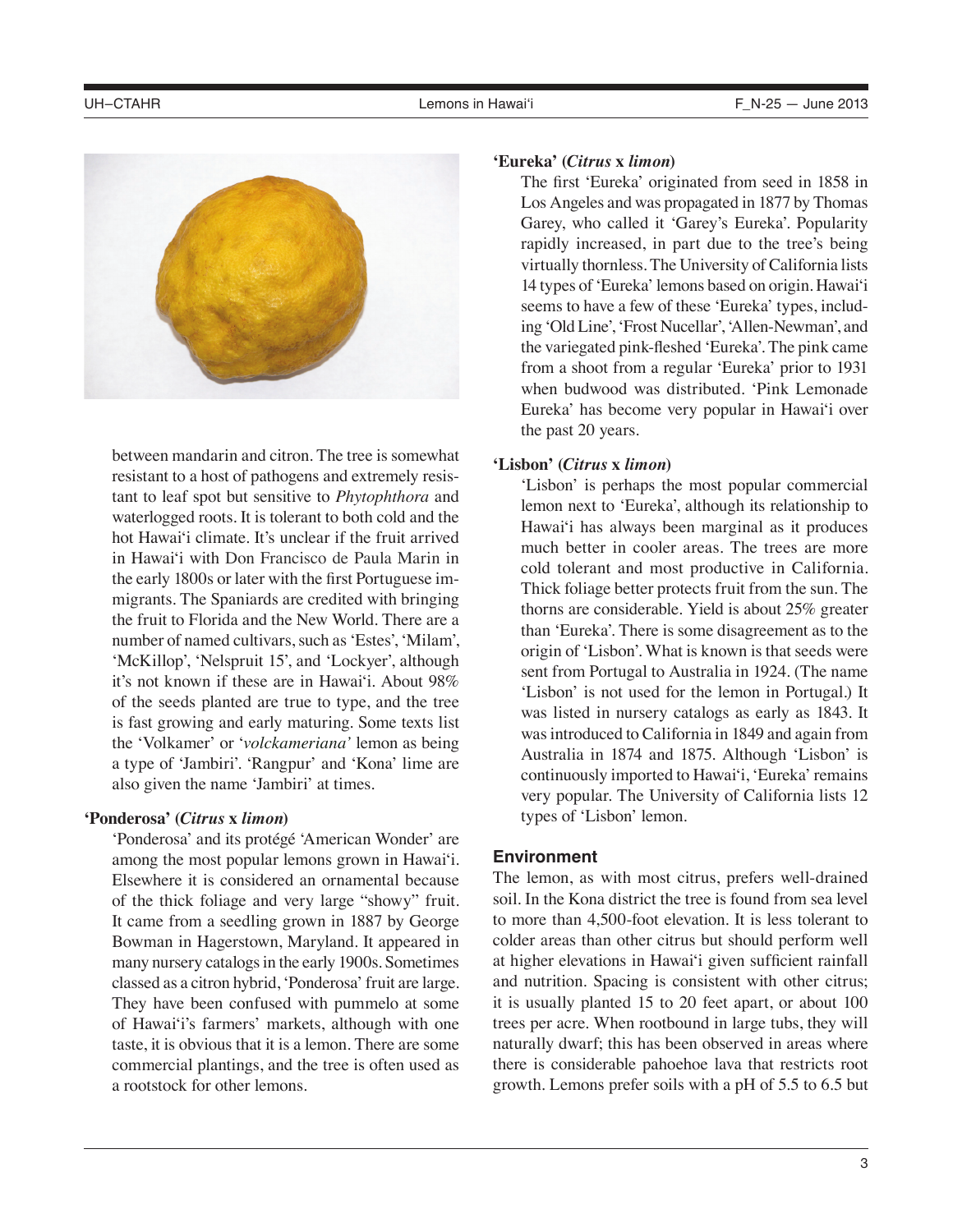have a reputation for tolerating a wide range of poor soils. The tree requires irrigation during periods of extended drought but will not tolerate being waterlogged.

# **Propagation**

Commercial lemons such as 'Lisbon', 'Meyer', 'Eureka', and 'Ponderosa' are grafted but can be air-layered. Large cuttings from a minimum of 2-year-old wood can be rooted in a nursery environment and will usually produce faster than budded or grafted trees. 'Jambiri' or rough lemon is grown from seed and was primarily used as a rootstock but is now finding its way into culinary circles. 'Kalpi' lemon is also grown from seed, but there can be considerable differences in the quality of fruit and the number of thorns on the tree. It is advised to clone betterquality trees by grafting or air-layering.

## **Culture and Management**

Young trees are pruned to establish a shape that facilitates harvesting and increases yields. Annual pruning to maintain a desired height of 6 to 8 feet and to remove dead wood is recommended. Increased yields can be obtained by pruning to open the tree's interior to light and air circulation. Flowering and fruiting occurs on 2-year new growth.

Soil and leaf sampling analysis submitted to and conducted by the University of Hawai'i through the local extension office can suggest the proper fertilizer. Generally no more than 8-8-8 or 6-6-6 is recommended to be applied every four months, while soil analysis will show the need for specific trace elements and lime. The trace elements can be applied as a foliar spray.

Too much potash can increase acidity, and high nitrogen will increase the amount of peel oil. Fertilizing regimens are often dependent on the intended use of the lemon, whether for fresh sales or for processing. Fertilizing frequencies in commercial growing locations vary widely, from one to four times a year. In all cases mulching with organic matter or manure is recommended.

Heavy irrigation can increase yield and fruit size but also susceptibility to infections. In some locations irrigation is withheld in summer until the trees begin to wilt, at which time the fields are irrigated heavily. The trees respond favorably to this method in some locations, but not in others in which there is some summer rain.

#### **Pests and Diseases**

There is a plethora of pests and pathogens that plague citrus in Hawai'i. Most of these can be mitigated with good horticultural practices and a modicum of oils such as neem oil, insecticidal soaps like Safer, and alternative sprays like hot pepper. Chemicals for specific issues should be well researched before being applied. Your local extension agent or a specialist at the University of Hawai'i should be able to help identify and determine the best course of action.

Common insect pests and diseases found in Hawai'i include the following:

#### *Fungi*

*Botryosphaeria* sp. *Colletotrichum gloeosporioides Diaporthe citri*, *Phomopsis citri*, *Alternaria citri*, fungus causing citrus melanose mud cake and tear staining. See http://www.ctahr.hawaii.edu/oc/ freepubs/pdf/PD-59.pdf *Diplodia natalensis Glomerella cingulata Rhizoctonia solani Septobasidium pseudopedicellatum Sphaeropsis tumefaciens*

## *Mold*

*Penicillium digitatum*, green mold *Penicillium italicum*, blue mold *Penicillium rosem*, pink mold

# *Rot*

*Fusarium oxysporum*, root rot and vascular wilt *Macrophomia phaseolina*, root rot *Pythium ultimum*, root and stem rot *Phytophthora parasitica*, heart rot and wood rot

#### *Other pests*

*Aonidiella aurantii,* armored red scale

*Cephaleuros* sp.*,* green algae and parasites. See http://

www.ctahr.hawaii.edu/oc/freepubs/pdf/PD-43.pdf

*Cercospora gigantea,* leaf spot

*Elsinoe fawcetti,* citrus scab

*Ganoderma sessilis*, crinkly leaf and exocortis viruses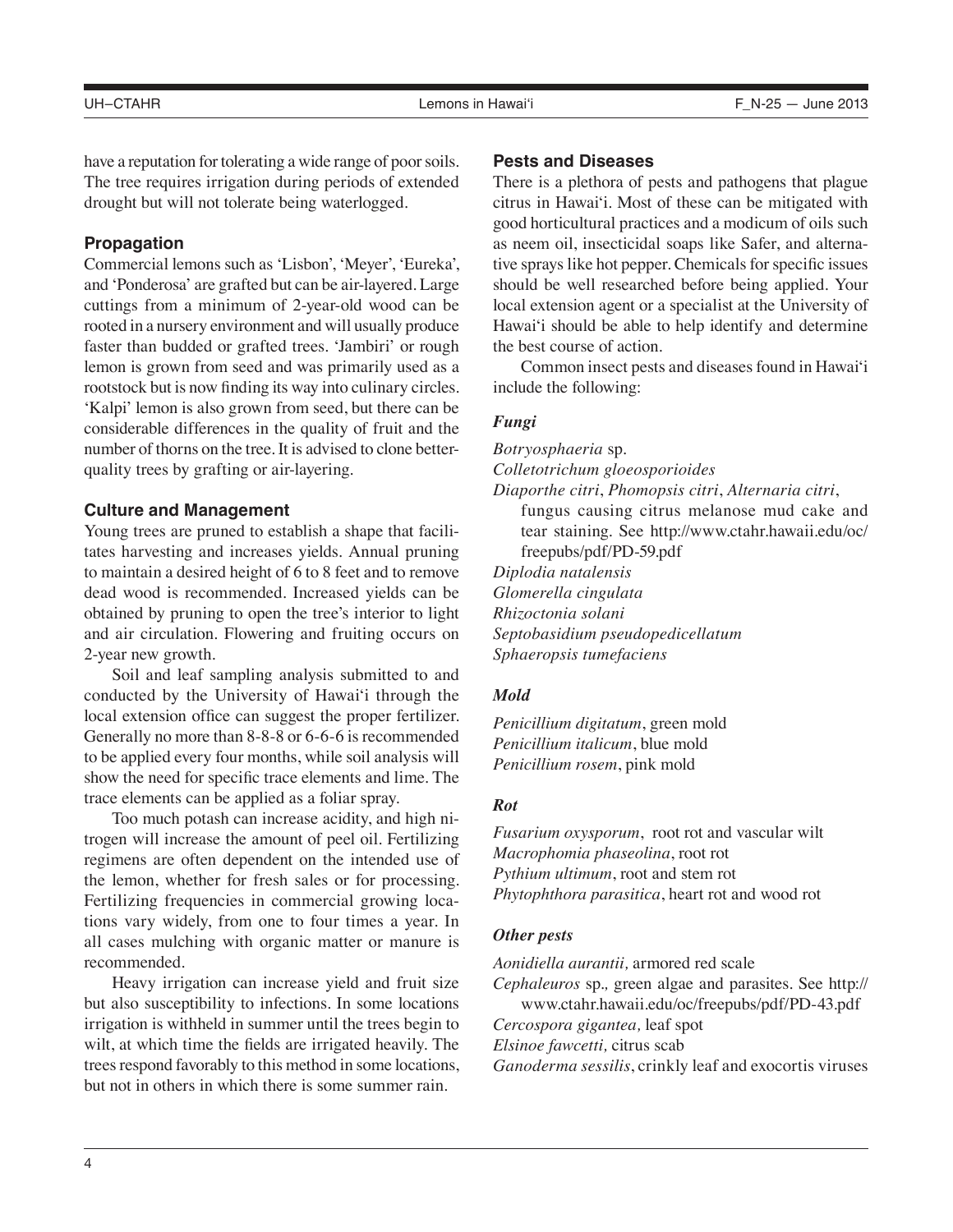As of this writing, the bacterial disease Huanglongbing (HLB), meaning "Yellow Dragon Disease," also known as Citrus Greening disease, has not been reported in Hawai'i. Bacteria causing this disease are found localized in the plant's phloem, which carries sugars from the leaves to fruit, roots, and new growth. The insect vector, a psyllid that is known to spread the disease, is present in Hawai'i.

*Citrus Tristeza Virus* is widely present in Hawai'i and affects practically all citrus, especially orange, grapefruit, and lime. Trees decline from death of the vascular tissue (i.e., phloem). The insect vectors are aphids. Rough lemon (*C.* x *jambhiri*) and Trifoliata orange (*Poncirus trifoliata*) are examples of tolerant rootstocks to tristeza. Lemons are unaffected by the strains of this virus, though the virus maybe isolated from the plant (asymptomatic).

# **Harvesting and Yield**

Yields vary widely depending on variety. The roughskinned 'Jambiri' and 'Kalpi' lemons bear heavily in locations around the state. For 'Eureka', 'Ponderosa', and 'Lisbon' the yields seem to be very site specific, with often much smaller yields than 'Meyer', 'Jambiri', and 'Kalpi'. Yields and quality seem to be better at higher elevations. Yields also vary considerably depending on climatic conditions, nutrition, and the number of trees per acre. In commercial orchards 20 pounds per tree is common during the third year of production. As much as 400 pounds (about 1,000 fruit) may be produced by the time the tree is 10 years old.

## **Post-Harvest Considerations**

Consumers generally look for lemons with a uniform bright yellow color that are firm and, with most varieties, have a smooth skin and are of the right size and shape. Fruit should be free of decay, mechanical injury, shrivel, and discoloration. Ripe lemons should have a pleasant citrous fragrance and a minimum juice content of 28 to 30% by volume.

Fruit can be harvested green or full yellow when they are fully mature and firm. Lemons harvested when they are mature and dark-green have a much longer post-harvest life than those picked yellow. Fruit should be handled gently after harvest as they can be injured, leading to staining of the skin (rind).

Recommended storage temperature is 7 to 12°C (45 to 54°F), with greener fruit held at the higher temperature. Maximum storage time for mature green fruit under ideal conditions is 6 months. The optimum RH is 85 to 95%. Since lemons are chilling sensitive they should not be stored below 10°C (50°F) for prolonged periods, but they can generally be held at 3 to  $5^{\circ}$ C (37 to 41<sup>o</sup>F) for two to three weeks.

## **Packaging, Pricing, and Marketing**

Lemons for the large wholesale market are generally packed in 25-pound boxes that are well vented. A few growers have used classic wooden crates when at farmers' markets. A number of varieties of lemons are often

# **Nutritive Value**

**Table 1. Food value range per 100 grams of edible portion.**

| Calories      | $27 - 29$         |
|---------------|-------------------|
| Moisture      | 90.1g             |
| Protein       | 1.1 <sub>g</sub>  |
| Fat           | 0.3 <sub>g</sub>  |
| Cholesterol   | 0                 |
| Carbohydrates | 8.2 g-9.32 g      |
| Dietary Fiber | 2.8 <sub>g</sub>  |
| Fiber         | 0.4 <sub>g</sub>  |
| Ash           | 0.3 <sub>g</sub>  |
| Calcium       | 26 mg             |
| Phosphorus    | 16 mg             |
| Iron          | 0.6 <sub>mg</sub> |
| Sodium        | 2 mg              |
| Potassium     | 138 mg            |
| Vitamin A     | 20 I.U.-22 I.U.   |
| Vitamin C     | 53 mg             |
| Vitamin E     | $0.15$ mg         |
| Thiamine      | 0.04 mg           |
| Riboflavin    | $0.02$ mg         |
| Niacin        | $0.1$ mg          |